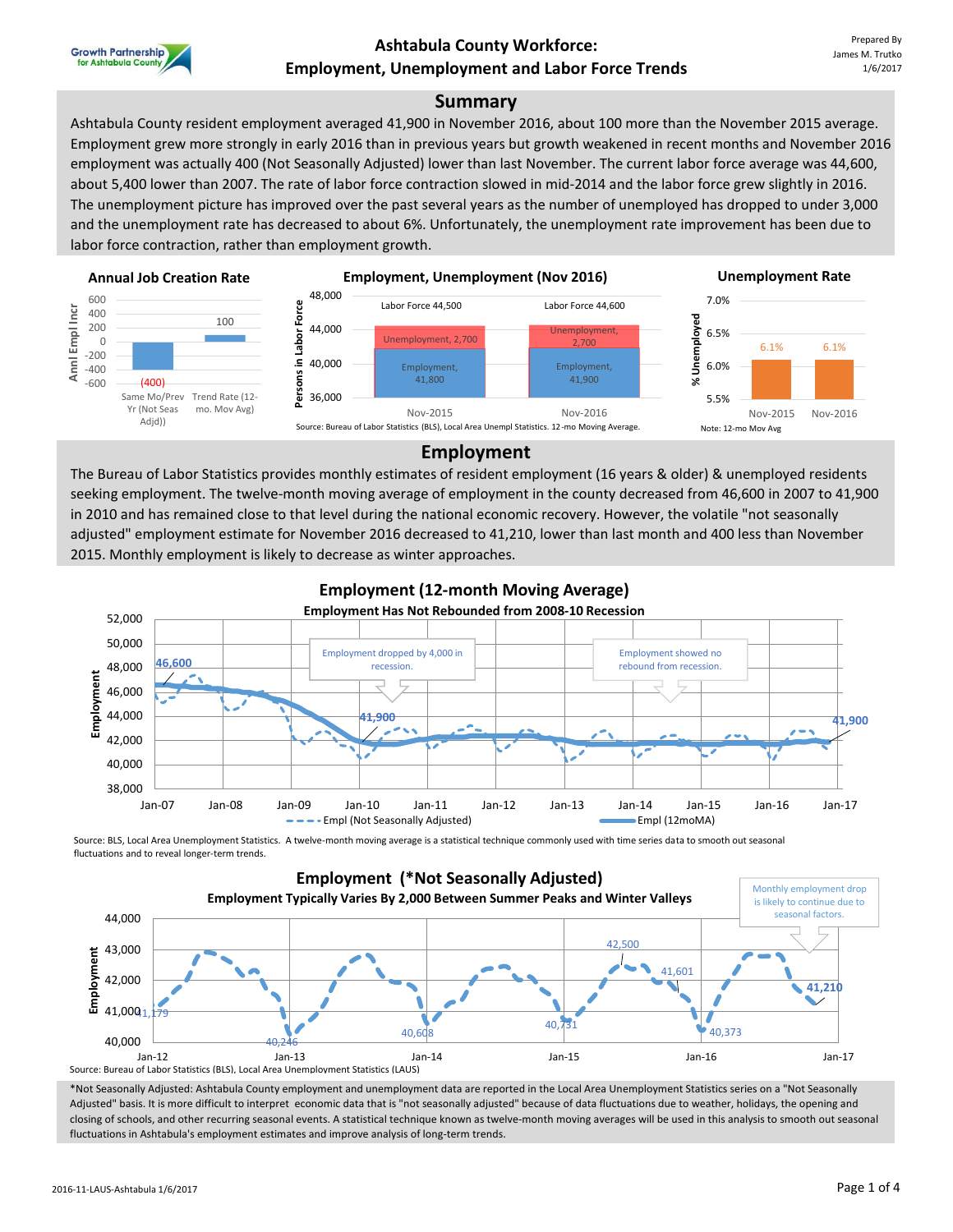

An analysis of the annual change in employment (same month, previous year) showed that the local economy has not had a continuous period of post-recession employment growth since 2010. Employment growth in early 2016 was the best since 2014, but the growth was not sustained or strong enough to reverse recessionary job losses.



## **Annual Change in Employment (Same Month/Previous Year)**

preceding 12 months. A 1% annual employment growth target for Ashtabula County represents about 500 jobs . A 1% average employment growth rate is roughly the rate Ohio employment has grown over the past 50 years.

## **Labor Force**

The labor force includes all persons at least 16 years old with a job or seeking a job, and excludes persons in the military or institutionalized. In Ashtabula County, the labor force has decreased from 50,000 in 2007 to 44,600 in November 2016, a loss of over 5,400 (-10.8%). The recession and the weak recovery discouraged workers who stopped efforts to gain employment and left the labor force. The rate of long-term contraction of the labor force began to slow in late 2014 and the labor force finally grew slightly in early 2016.



Source: BLS, Local Area Unemployment Statistics (LAUS). A twelve-month moving average is a statistical technique commonly used with time series data to smooth out seasonal fluctuations and to reveal longer-term trends.

Since 2007, the annual rate of change in the labor force has typically been negative with loss rates of -300 to -700. However, the rate of loss has been decreasing since mid-2014 and the labor force expanded slightly in early 2016, the first period of sustained growth since 2007. Unfortunately, the labor force began to contract again in late 2016.

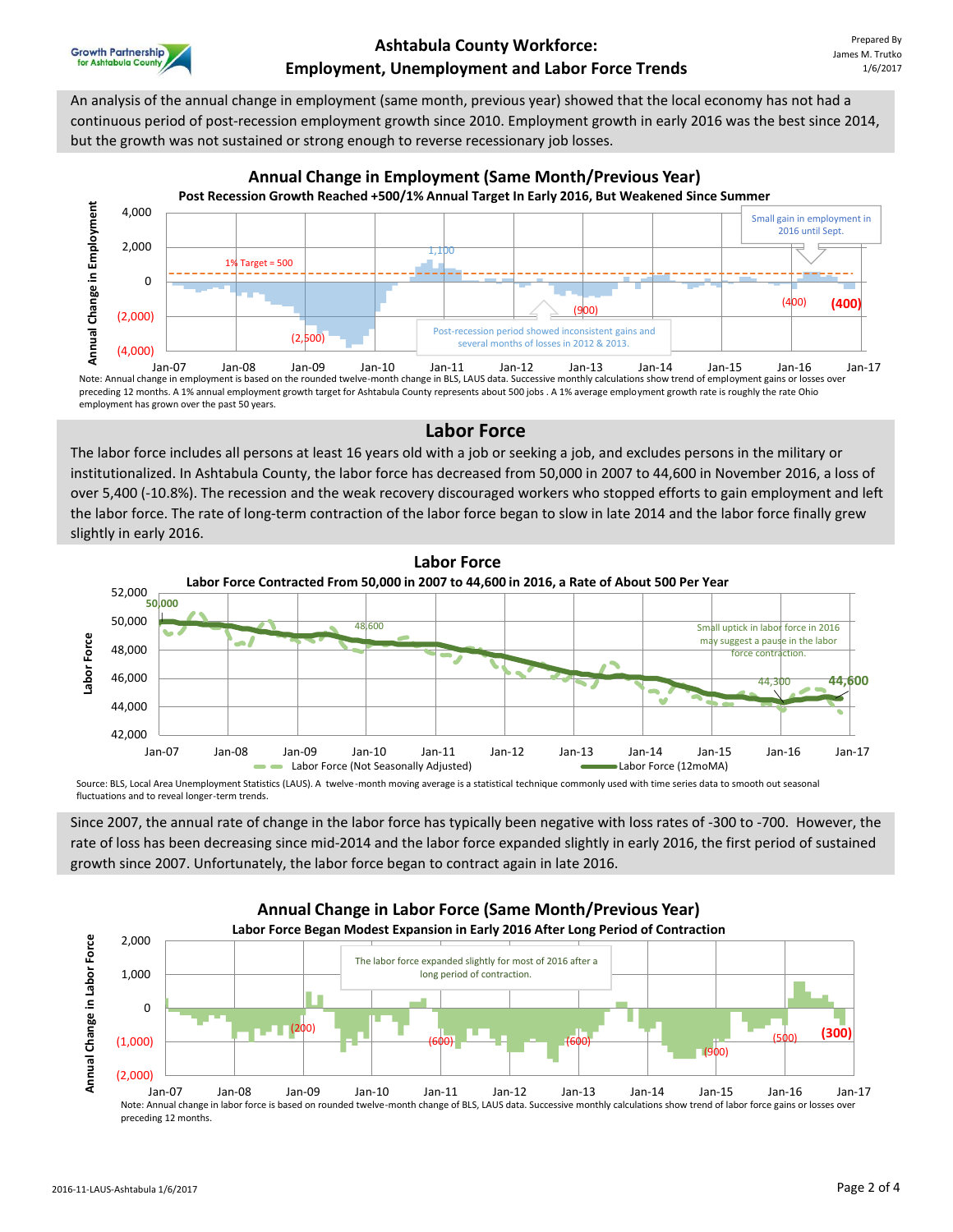

## **Ashtabula County Workforce: Employment, Unemployment and Labor Force Trends**

#### **Labor Force & Employment**





Source:BLS, Local Area Unemployment Statistics (LAUS). A twelve-month moving average is a statistical technique commonly used with time series data to smooth out seasonal fluctuations and to reveal long-term trends.

### **Unemployment**

Unemployment includes persons who are currently jobless, available for work and actively seeking a job in the past four weeks. A jobless person not seeking work is not considered part of the labor force and not counted as unemployed. The total number of unemployed persons has been roughly the same since early 2015. As of November 2016, 2,700 were considered unemployed in Ashtabula County. The post-recession decrease of 4,000 in unemployment would normally be regarded as a favorable occurence, but the same number stopped actively seeking work and left the labor force.



### **Unemployment Rate**

Ashtabula County's unemployment rate began to decreased in 2010 and has been below 7% since early 2015. In November 2016, the average unemployment rate in Ashtabula County for the past 12 months averaged 6.1%, the same as a year earlier but below the long-term average rate of 8.6%.



Source: BLS, Local Area Unemployment Statistics (LAUS).